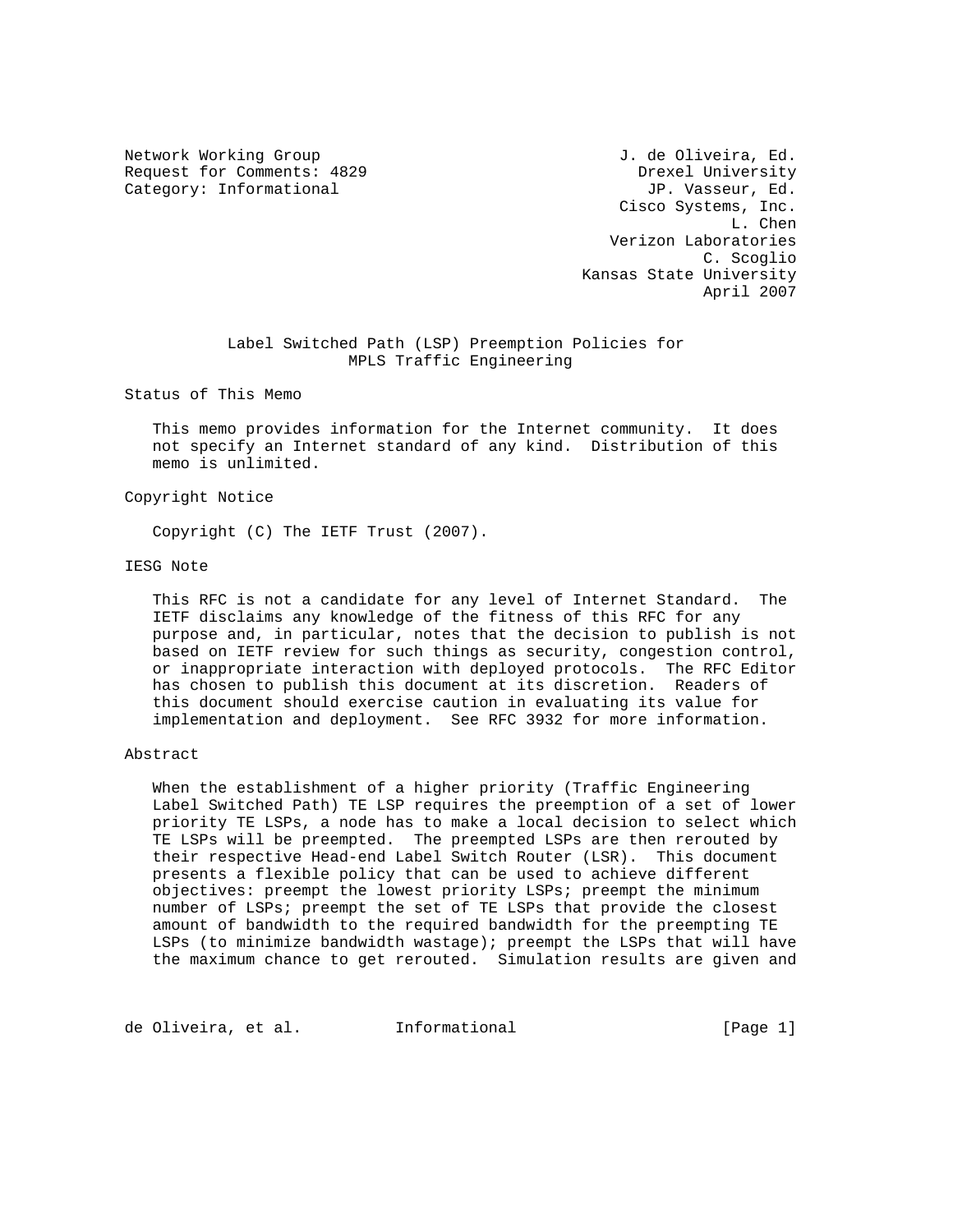a comparison among several different policies, with respect to preemption cascading, number of preempted LSPs, priority, wasted bandwidth and blocking probability is also included.

# Table of Contents

| 2. |  |  |  |  |  |  |  |                                                                                                                                                                                             |
|----|--|--|--|--|--|--|--|---------------------------------------------------------------------------------------------------------------------------------------------------------------------------------------------|
|    |  |  |  |  |  |  |  |                                                                                                                                                                                             |
| 4. |  |  |  |  |  |  |  |                                                                                                                                                                                             |
|    |  |  |  |  |  |  |  |                                                                                                                                                                                             |
|    |  |  |  |  |  |  |  |                                                                                                                                                                                             |
|    |  |  |  |  |  |  |  |                                                                                                                                                                                             |
|    |  |  |  |  |  |  |  |                                                                                                                                                                                             |
|    |  |  |  |  |  |  |  |                                                                                                                                                                                             |
|    |  |  |  |  |  |  |  |                                                                                                                                                                                             |
|    |  |  |  |  |  |  |  |                                                                                                                                                                                             |
|    |  |  |  |  |  |  |  |                                                                                                                                                                                             |
| 9. |  |  |  |  |  |  |  |                                                                                                                                                                                             |
|    |  |  |  |  |  |  |  | LSP Setup Procedure and Preemption 5<br>5.1. Preempting Resources on a Path 7<br>5.2. Preemption Heuristic Algorithm 8<br>6.1. Simple Case: Single Link 10<br>7. Security Considerations 16 |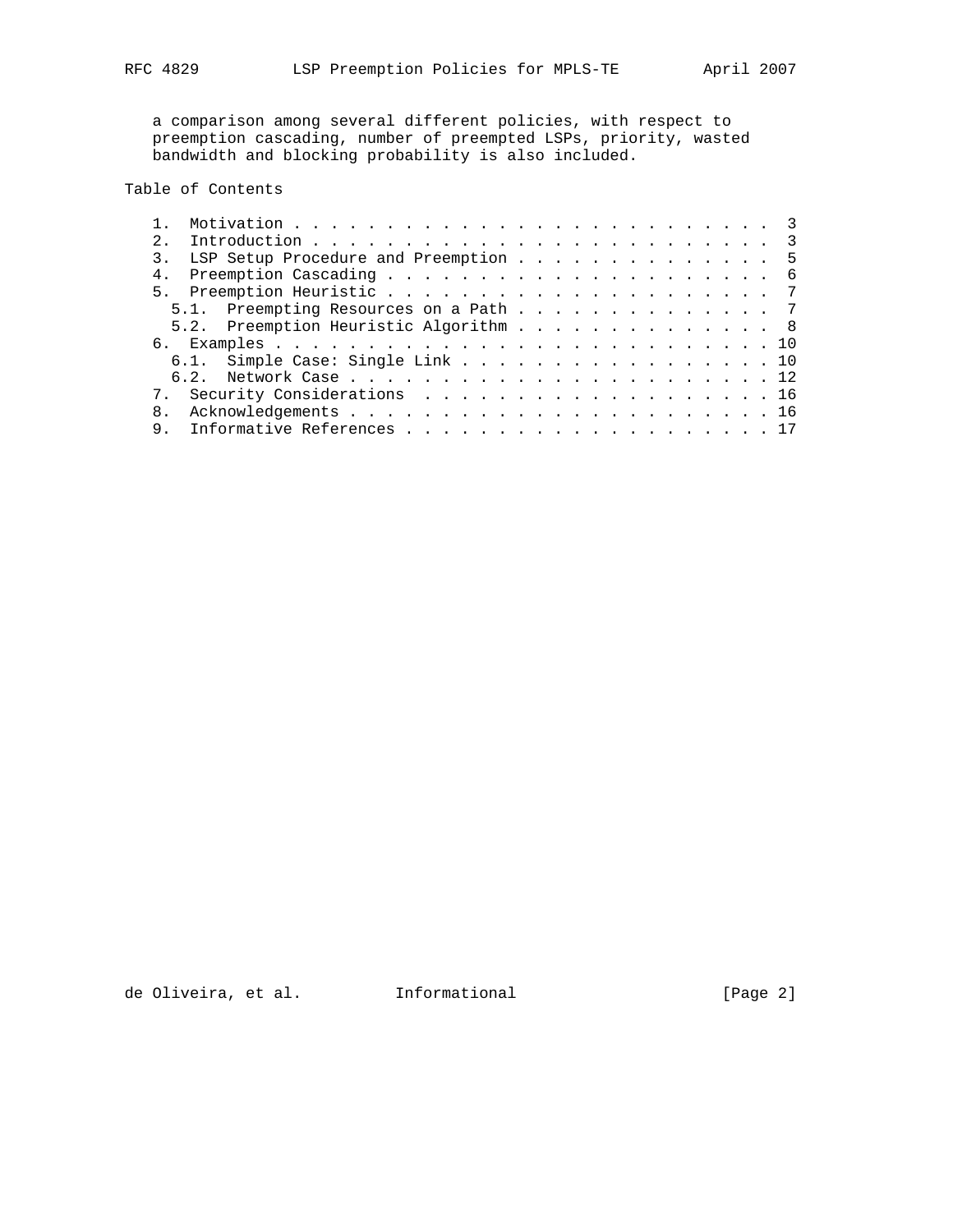# 1. Motivation

 The IETF Traffic Engineering Working Group has defined the requirements and protocol extensions for DiffServ-aware MPLS Traffic Engineering (DS-TE) [RFC3564] [RFC4124]. Several Bandwidth Constraint models for use with DS-TE have been proposed [RFC4127] [RFC4128] [RFC4126] and their performance was analyzed with respect to the use of preemption.

 Preemption can be used as a tool to help ensure that high priority LSPs can always be routed through relatively favorable paths. Preemption can also be used to implement various prioritized access policies as well as restoration policies following fault events [RFC2702].

 Although not a mandatory attribute in the traditional IP world, preemption becomes important in networks using online, distributed Constrained Shortest Path First (CSPF) strategies for their Traffic Engineering Label Switched Path (TE LSP) path computation to limit the impact of bandwidth fragmentation. Moreover, preemption is an attractive strategy in an MPLS network in which traffic is treated in a differentiated manner and high-importance traffic may be given special treatment over lower-importance traffic [DEC-PREP, ATM-PREP]. Nevertheless, in the DS-TE approach, whose issues and requirements are discussed in [RFC3564], the preemption policy is considered an important piece on the bandwidth reservation and management puzzle, but no preemption strategy is defined. Note that preemption also plays an important role in regular MPLS Traffic Engineering environments (with a single pool of bandwidth).

 This document proposes a flexible preemption policy that can be adjusted in order to give different weight to various preemption criteria: priority of LSPs to be preempted, number of LSPs to be preempted, amount of bandwidth preempted, blocking probability. The implications (cascading effect, bandwidth wastage, priority of preempted LSPs) of selecting a certain order of importance for the criteria are discussed for the examples given.

# 2. Introduction

 In [RFC2702], issues and requirements for Traffic Engineering in an MPLS network are highlighted. In order to address both traffic oriented and resource-oriented performance objectives, the authors point out the need for priority and preemption parameters as Traffic Engineering attributes of traffic trunks. The notion of preemption and preemption priority is defined in [RFC3272], and preemption attributes are defined in [RFC2702] and [RFC3209].

de Oliveira, et al. 1nformational (Page 3)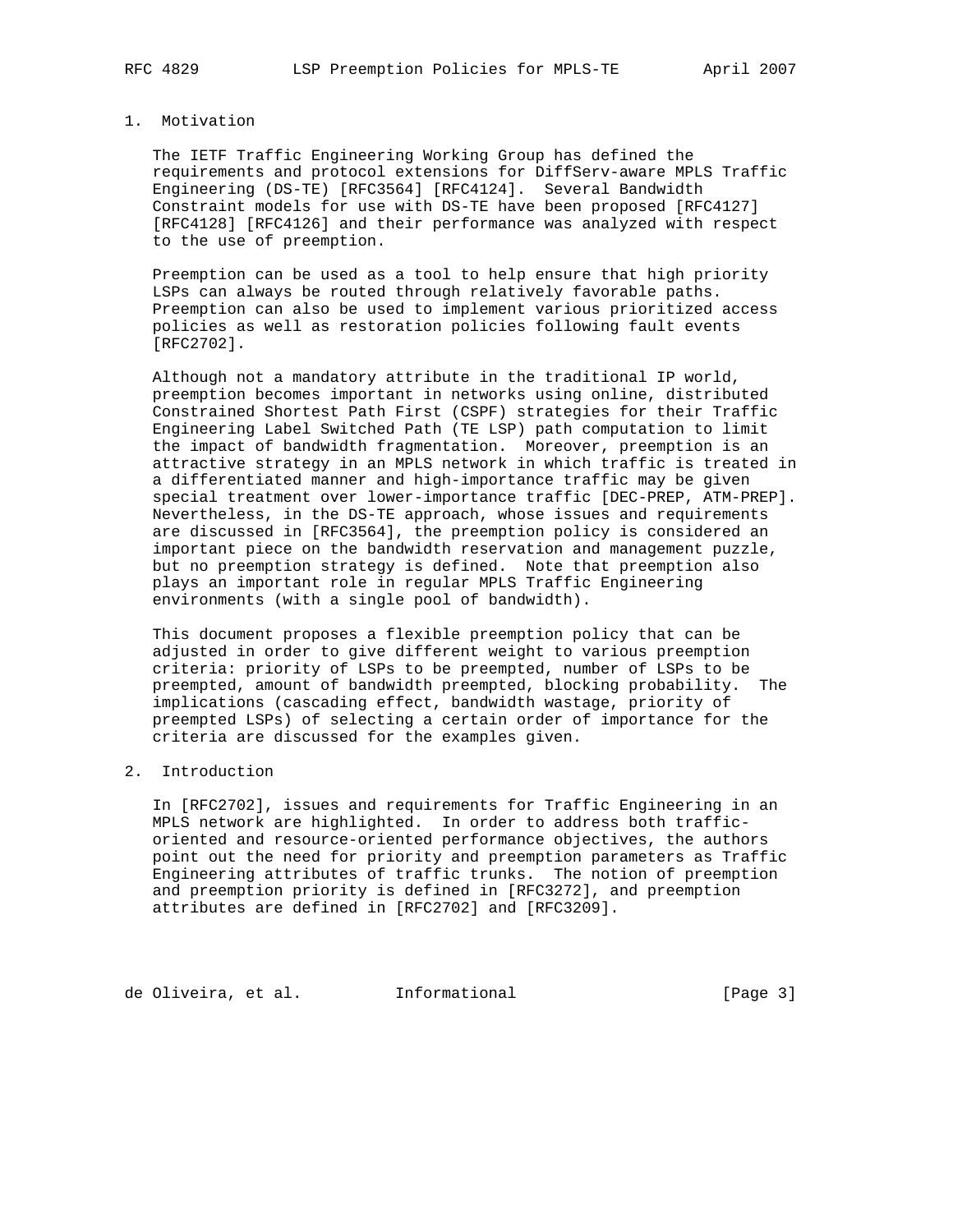A traffic trunk is defined as an aggregate of traffic flows belonging to the same class that are placed inside an LSP [RFC3564]. In this context, preemption is the act of selecting an LSP that will be removed from a given path in order to give room to another LSP with a higher priority (lower preemption number). More specifically, the preemption attributes determine whether an LSP with a certain setup preemption priority can preempt another LSP with a lower holding preemption priority from a given path, when there is competition for available resources. Note that competing for resources is one situation in which preemption can be triggered, but other situations may exist, themselves controlled by a policy.

 For readability, a number of definitions from [RFC3564] are repeated here:

 Class-Type (CT): The set of Traffic Trunks crossing a link that is governed by a specific set of Bandwidth constraints. CT is used for the purposes of link bandwidth allocation, constraint-based routing, and admission control. A given Traffic Trunk belongs to the same CT on all links.

TE-Class: A pair of:

i. A Class-Type.

 ii. A preemption priority allowed for that Class-Type. This means that an LSP transporting a Traffic Trunk from that Class-Type can use that preemption priority as the set-up priority, as the holding priority, or both.

 By definition, there may be more than one TE-Class using the same CT, as long as each TE-Class uses a different preemption priority. Also, there may be more than one TE-Class with the same preemption priority, provided that each TE-Class uses a different CT. The network administrator may define the TE-Classes in order to support preemption across CTs, to avoid preemption within a certain CT, or to avoid preemption completely, when so desired. To ensure coherent operation, the same TE-Classes must be configured in every Label Switched Router (LSR) in the DS-TE domain.

 As a consequence of a per-TE-Class treatment, the Interior Gateway Protocol (IGP) needs to advertise separate Traffic Engineering information for each TE-Class, which consists of the Unreserved Bandwidth (UB) information [RFC4124]. The UB information will be used by the routers, checking against the bandwidth constraint model parameters, to decide whether preemption is needed. Details on how to calculate the UB are given in [RFC4124].

de Oliveira, et al. Informational [Page 4]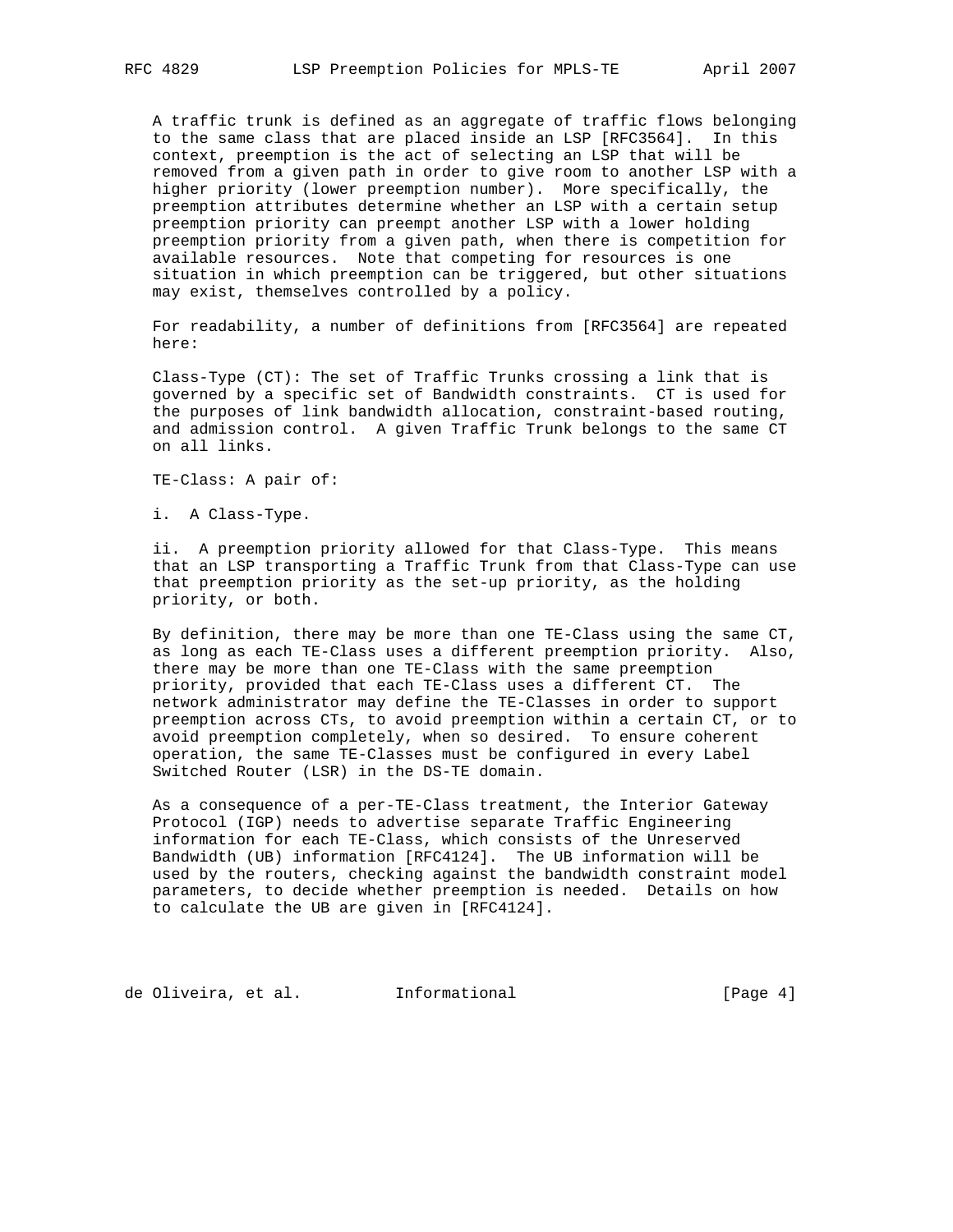3. LSP Setup Procedure and Preemption

 A new LSP setup request has two important parameters: bandwidth and preemption priority. The set of LSPs to be preempted can be selected by optimizing an objective function that represents these two parameters, and the number of LSPs to be preempted. More specifically, the objective function could be any, or a combination, of the following [DEC-PREP, ATM-PREP]:

- \* Preempt the LSPs that have the least priority (preemption priority). The Quality of Service (QoS) of high priority traffic would be better satisfied, and the cascading effect described below can be limited.
- \* Preempt the least number of LSPs. The number of LSPs that need to be rerouted would be lower.
- \* Preempt the least amount of bandwidth that still satisfies the request. Resource utilization could be improved. The preemption of larger TE LSPs (more than requested) by the newly signaled TE LSP implies a larger amount of bandwidth to be rerouted, which is likely to increase the probability of blocking (inability to find a path for some TE LSPs).
- \* Preempt LSPs that minimize the blocking probability (risk that preempted TE LSP cannot be rerouted).

 After the preemption selection phase is finished, the selected LSPs are signaled as preempted and the new LSP is established (if a new path satisfying the constraints can be found). The UB information is then updated via flooding of an IGP-TE update and/or simply pruning the link where preemption occurred. Figure 1 shows a flowchart that summarizes how each LSP setup request is treated in a preemption enabled scenario.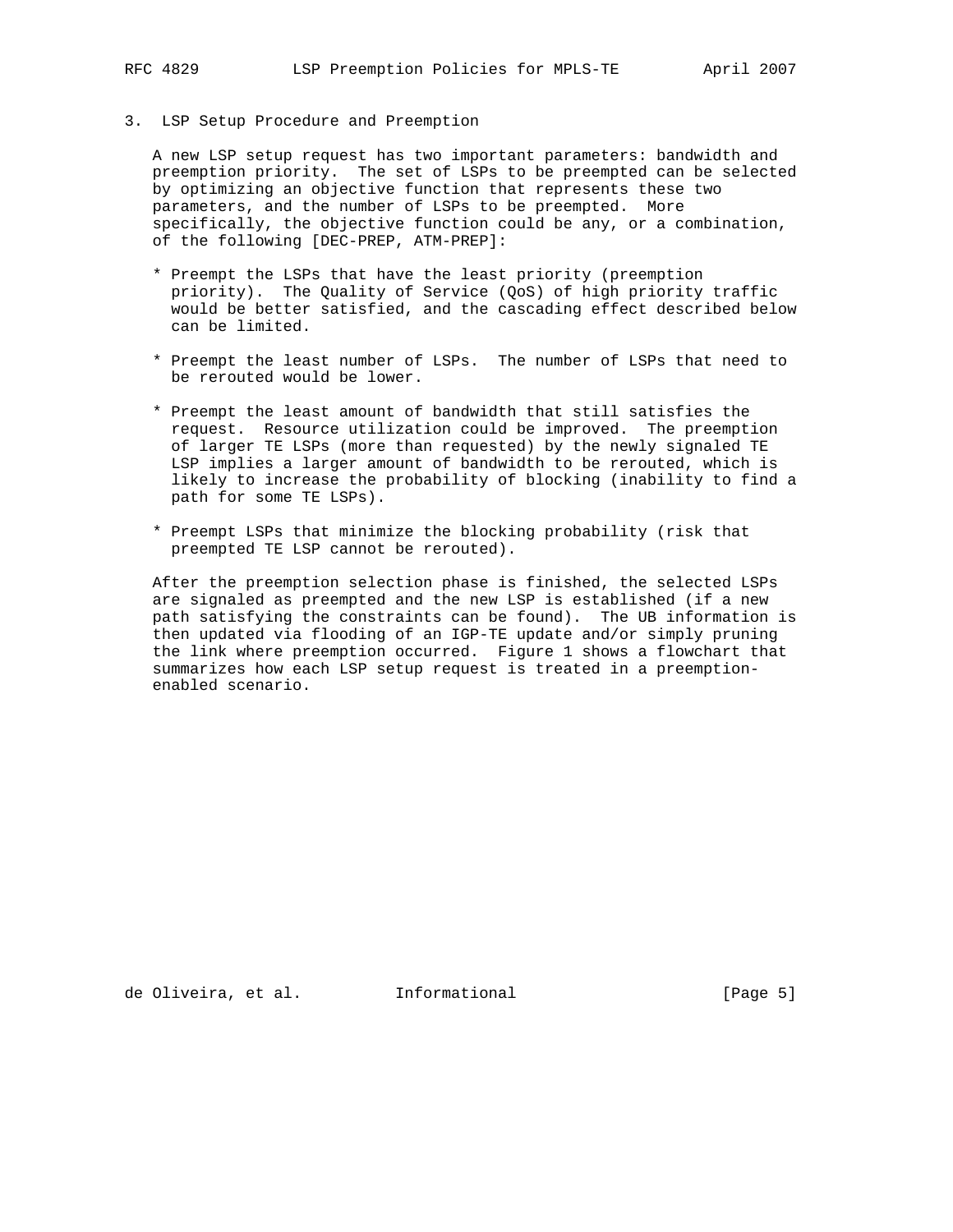LSP Setup Request (TE-Class i, bw=r) | | v NO UB[TE-Class i] >= r ? -------> Reject LSP Setup and flood an updated IGP-TE | LSA/LSP |YES v NO Preemption Needed ? -------> Setup LSP/Update UB if a threshold is | crossed | YES v Preemption ----> Setup LSP/Reroute Preempted LSPs Algorithm Update UB

Figure 1: Flowchart for LSP setup procedure.

 In [DEC-PREP], the authors propose connection preemption policies that optimize the discussed criteria in a given order of importance: number of LSPs, bandwidth, and priority; bandwidth, priority, and number of LSPs. The novelty in our approach is the use of an objective function that can be adjusted by the service provider in order to stress the desired criteria. No particular criteria order is enforced. Moreover, a new criterion is added to the objective function: optimize the blocking probability (to minimize the risk that an LSP is not rerouted after being preempted).

# 4. Preemption Cascading

 The decision of preempting an LSP may cause other preemptions in the network. This is called preemption cascading effect and different cascading levels may be achieved by the preemption of a single LSP. The cascading levels are defined in the following manner: when an LSP is preempted and rerouted without causing any further preemption, the cascading is said to be of level zero. However, when a preempted LSP is rerouted, and in order to be established in the new route it also causes the preemption of other LSPs, the cascading is said to be of level 1, and so on.

 Preemption cascading is not desirable and therefore policies that minimize it are of interest. Typically, this can result in severe network instabilities. In Section 5, a new versatile preemption heuristic will be presented. In Section 6, preemption simulation results will be discussed and the cascading effect will be analyzed.

de Oliveira, et al. Informational [Page 6]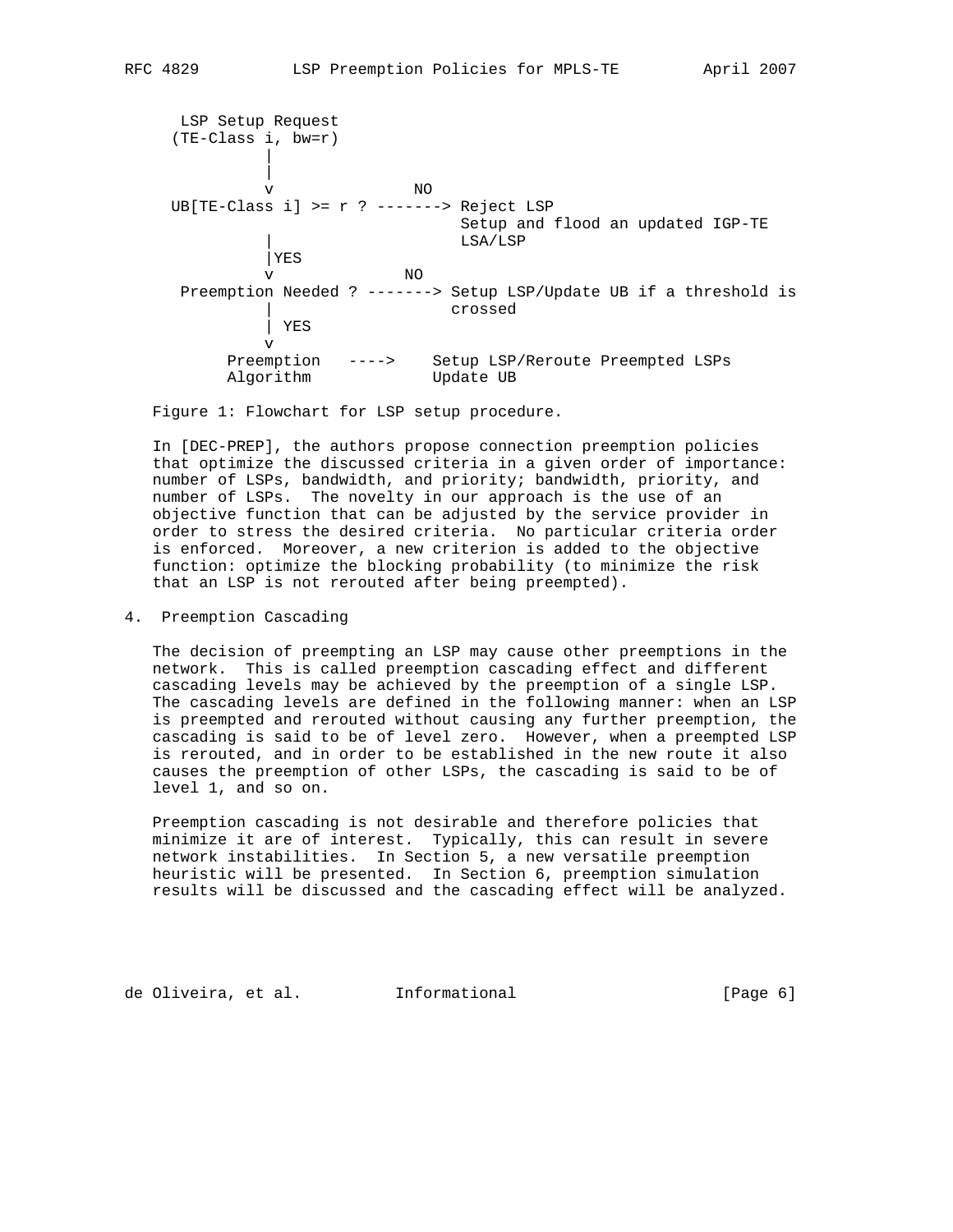## 5. Preemption Heuristic

5.1. Preempting Resources on a Path

 It is important to note that once a request for an LSP setup arrives, each LSR along the TE LSP path checks the available bandwidth on its outgoing link. For the links in which the available bandwidth is not enough, the preemption policy needs to be activated in order to guarantee the end-to-end bandwidth reservation for the new LSP. This is a distributed approach, in which every node on the path is responsible for running the preemption algorithm and determining which LSPs would be preempted in order to fit the new request. A distributed approach may not lead to an optimal solution.

 Alternatively, in a centralized approach, a manager entity runs the preemption policy and determines the best LSPs to be preempted in order to free the required bandwidth in all the links that compose the path. The preemption policy would try to select LSPs that overlap with the path being considered (preempt a single LSP that overlaps with the route versus preempt a single LSP on every link that belongs to the route).

 Both centralized and distributed approaches have advantages and drawbacks. A centralized approach would be more precise, but require that the whole network state be stored and updated accordingly, which raises scalability issues. In a network where LSPs are mostly static, an offline decision can be made to reroute LSPs and the centralized approach could be appropriate. However, in a dynamic network in which LSPs are set up and torn down in a frequent manner because of new TE LSPs, bandwidth increase, reroute due to failure, etc., the correctness of the stored network state could be questionable. Moreover, the setup time is generally increased when compared to a distributed solution. In this scenario, the distributed approach would bring more benefits, even when resulting in a non-optimal solution (The gain in optimality of a centralized approach compared to a distributed approach depends on many factors: network topology, traffic matrix, TE strategy, etc.). A distributed approach is also easier to be implemented due to the distributed nature of the current Internet protocols.

 Since the current Internet routing protocols are essentially distributed, a decentralized approach was selected for the LSP preemption policy. The parameters required by the new preemption policies are currently available for OSPF and Intermediate System to Intermediate System (IS-IS).

de Oliveira, et al. Informational [Page 7]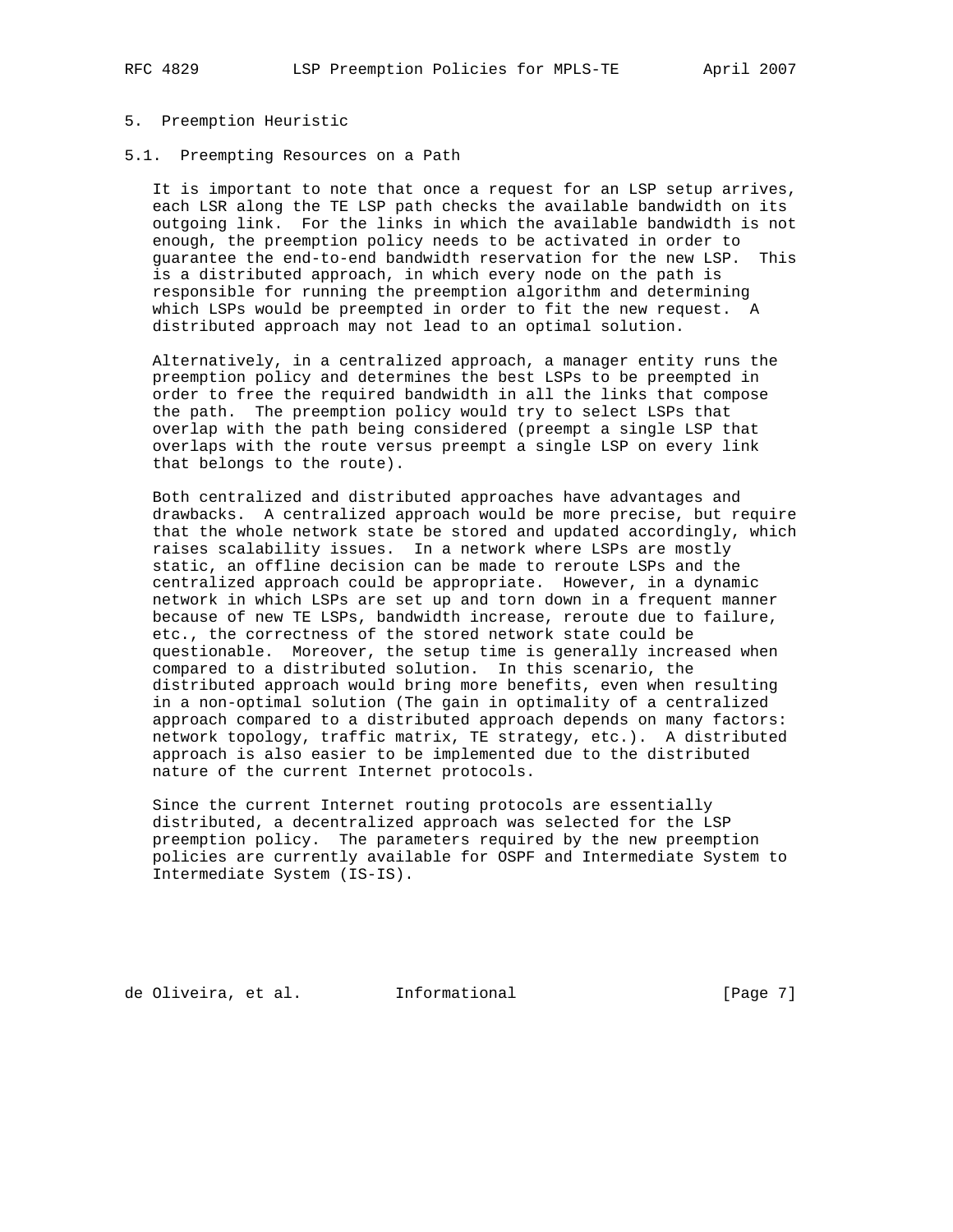# 5.2. Preemption Heuristic Algorithm

 Consider a request for a new LSP setup with bandwidth b and setup preemption priority p. When preemption is needed, due to lack of available resources, the preemptable LSPs will be chosen among the ones with lower holding preemption priority (higher numerical value) in order to fit  $r=b-Abw(1)$ . The variable r represents the actual bandwidth that needs to be preempted (the requested, b, minus the available bandwidth on link l: Abw(l)).

 L is the set of active LSPs having a holding preemption priority lower (numerically higher) than p. So L is the set of candidates for preemption. b(l) is the bandwidth reserved by LSP l in L, expressed in bandwidth units, and p(l) is the holding preemption priority of LSP l.

 In order to represent a cost for each preemption priority, an associated cost  $y(1)$  inversely related to the holding preemption priority p(l) is defined. For simplicity, a linear relation  $y(1)=8-p(1)$  is chosen. y is a cost vector with L components,  $y(1)$ . b is a reserved bandwidth vector with dimension  $L$ , and components  $b(1)$ .

 Concerning the objective function, four main objectives can be reached in the selection of preempted LSPs:

\* minimize the priority of preempted LSPs,

- \* minimize the number of preempted LSPs,
- \* minimize the preempted bandwidth,
- \* minimize the blocking probability.

 To have the widest choice on the overall objective that each service provider needs to achieve, the following equation was defined (for simplicity chosen as a weighted sum of the above mentioned criteria):

 $H(1) = alpha y(1) + beta 1/b(1) + gamma (b(1)-r)^{2} + theta b(1)$ 

In this equation:

- alpha y(l) captures the cost of preempting high priority LSPs.
- beta 1/b(l) penalizes the preemption of low bandwidth LSPs, capturing the cost of preempting a large number of LSPs.
- gamma  $(b(1)-r)^2$  captures the cost of preemption of LSPs that are much larger or much smaller than r.
- theta b(l) captures the cost of preempting large LSPs.

de Oliveira, et al. Informational [Page 8]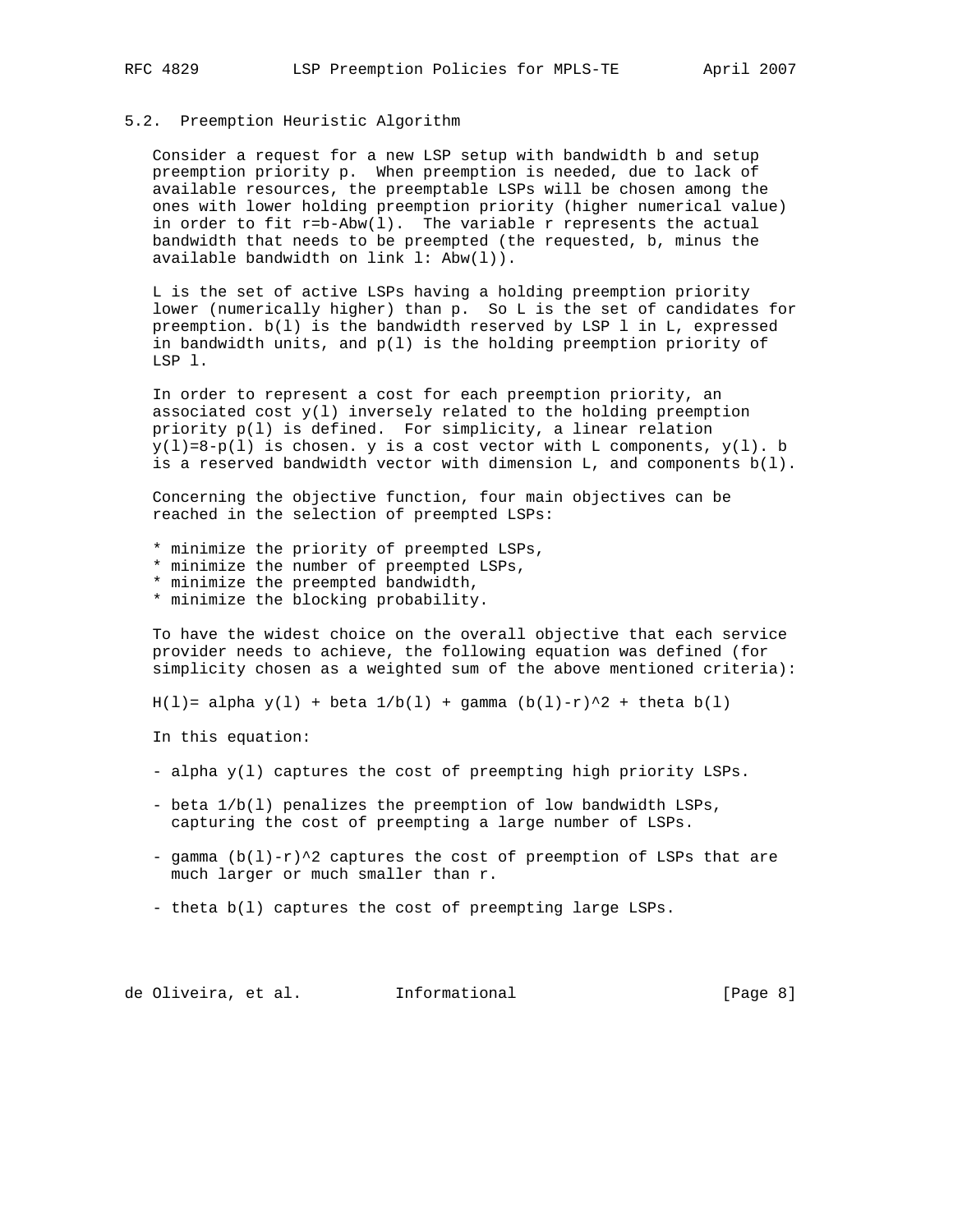Coefficients alpha, beta, gamma, and theta can be chosen to emphasize one or more components of H.

The coefficient theta is defined such that theta =  $0$  if gamma >  $0$ . This is because when trying to minimize the blocking probability of preempted LSPs, the heuristic gives preference to preempting several small LSPs (therefore gamma, which is the weight for minimizing the preempted bandwidth enforcing the selection of LSPs with similar amount of bandwidth as the requested, needs to be set as zero). The selection of several small LSPs in a normally loaded portion of the network will increase the chance that such LSPs are successfully rerouted. Moreover, the selection of several small LSPs may not imply preempting much more than the required bandwidth (resulting in low-bandwidth wastage), as it will be seen in the discussed examples. When preemption is to happen in a heavy loaded portion of the network, to minimize blocking probability, the heuristic will select fewer LSPs for preemption in order to increase the chance of rerouting.

 H is calculated for each LSP in L. The LSPs to be preempted are chosen as the ones with smaller H that add enough bandwidth to accommodate r. When sorting LSPs by H, LSPs with the same value for H are ordered by bandwidth b, in increasing order. For each LSP with repeated H, the algorithm checks whether the bandwidth b assigned to only that LSP is enough to satisfy r. If there is no such LSP, it checks whether the bandwidth of each of those LSPs added to the previously preempted LSPs' bandwidth is enough to satisfy r. If that is not true for any LSP in that repeated H-value sequence, the algorithm preempts the LSP that has the larger amount of bandwidth in the sequence, and keeps preempting in decreasing order of b until  $r$  is satisfied or the sequence is finished. If the sequence is finished and r is not satisfied, the algorithm again selects LSPs to be preempted based on an increasing order of H. More details on the algorithm are given in [PREEMPTION].

 When the objective is to minimize blocking, the heuristic will follow two options on how to calculate H:

- \* If the link in which preemption is to happen is normally loaded, several small LSPs will be selected for preemption using  $H(1)=$ alpha  $y(1)$  + theta  $b(1)$ .
- \* If the link is overloaded, few LSPs are selected using H(l)= alpha  $y(1) + \text{beta } 1/\text{b}(1)$ .

de Oliveira, et al. Informational [Page 9]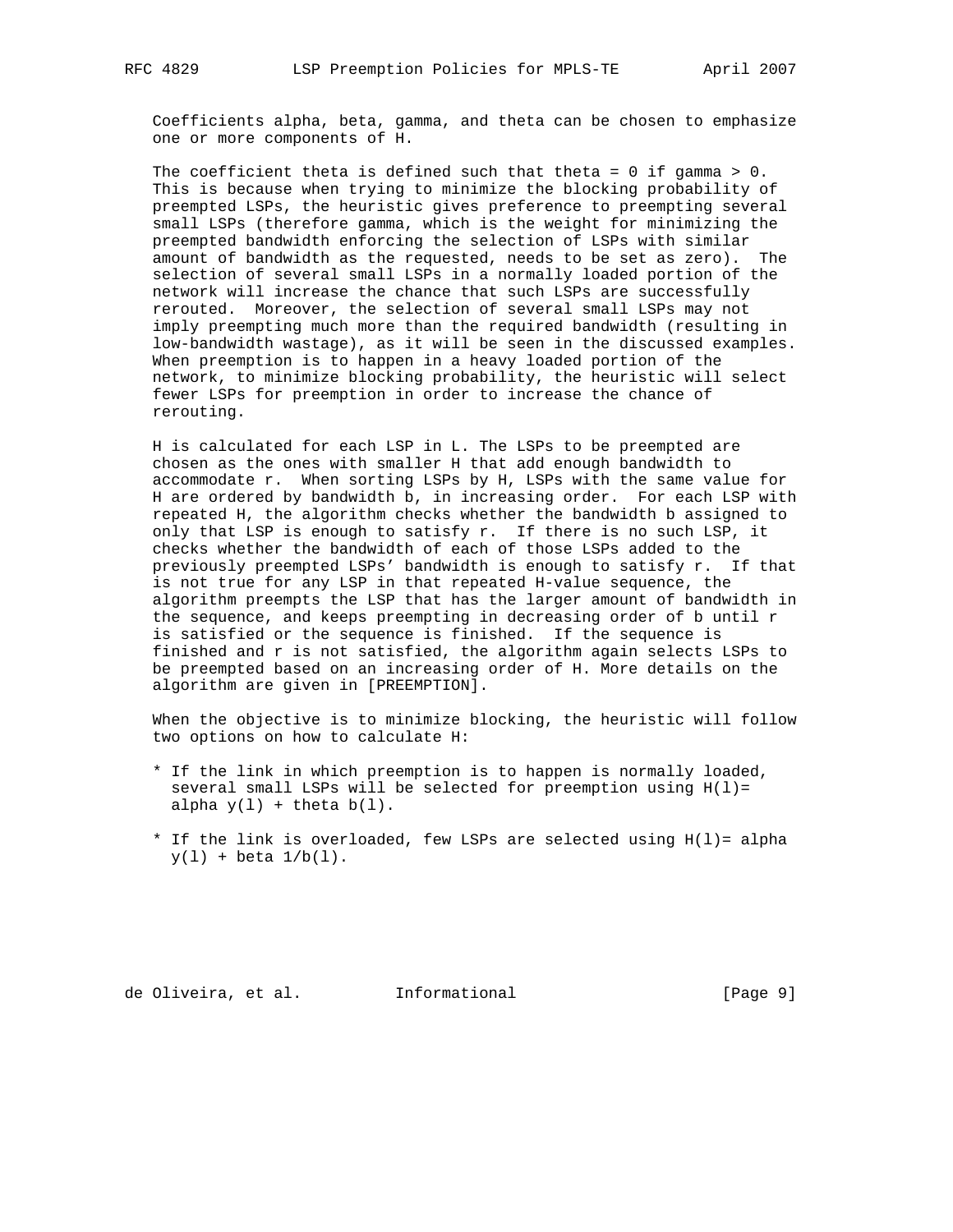# 6. Examples

# 6.1. Simple Case: Single Link

 We first consider a very simple case, in which the path considered for preemption is composed by a single hop. The objective of this example is to illustrate how the heuristic works. In the next section, we will study a more complex case in which the preemption policies are being tested on a network.

 Consider a link with 16 LSPs with reserved bandwidth b in Mbps, preemption holding priority p, and cost y, as shown in Table 1. In this example, 8 TE-Classes are active. The preemption here is being performed on a single link as an illustrative example.

| LSP                               |            | L1            | L2                      | L3 L4        |                            | L5               | L6                                 | L7           | L8           |
|-----------------------------------|------------|---------------|-------------------------|--------------|----------------------------|------------------|------------------------------------|--------------|--------------|
| Bandwidth (b)<br>Priority<br>Cost | (p)<br>(y) | 20<br>1<br>7  | 10<br>2<br>6            | 60<br>3<br>5 | 25<br>$4\overline{ }$<br>4 | 20<br>$5 -$<br>3 | $\mathbf{1}$<br>6<br>$\mathcal{L}$ | 75<br>7      | 45<br>5<br>3 |
| LSP                               |            | T.9           | T.10                    |              | L11 L12 L13 L14 L15        |                  |                                    |              | - T.1.6      |
| Bandwidth (b)<br>Priority<br>Cost | (p)<br>(y) | 100<br>3<br>5 | 5<br>6<br>$\mathcal{L}$ | 40<br>4<br>4 | 85<br>5<br>3               | 50<br>-2<br>6    | 20<br>3<br>5                       | 70<br>4<br>4 | 25<br>7      |

Table 1: LSPs in the considered link.

A request for an LSP establishment arrives with  $r=175$  Mbps and  $p=0$  (highest possible priority, which implies that all LSPs with p>0 in Table 1 will be considered when running the algorithm). Assume  $Abw(1)=0$ .

 If priority is the only important criterion, the network operator configures alpha=1, beta=gamma=theta=0. In this case, LSPs L6, L7, L10, L12, and L16 are selected for preemption, freeing 191 bandwidth units to establish the high-priority LSP. Note that 5 LSPs were preempted, but all with a priority level between 5 and 7.

 In a network in which rerouting is an expensive task to perform (and the number of rerouted TE LSPs should be as small as possible), one might prefer to set beta=1 and alpha=gamma=theta=0. LSPs L9 and L12 would then be selected for preemption, adding up to 185 bandwidth units (less wastage than the previous case). The priorities of the selected LSPs are 3 and 5 (which means that they might themselves preempt some other LSPs when rerouted).

de Oliveira, et al. Informational [Page 10]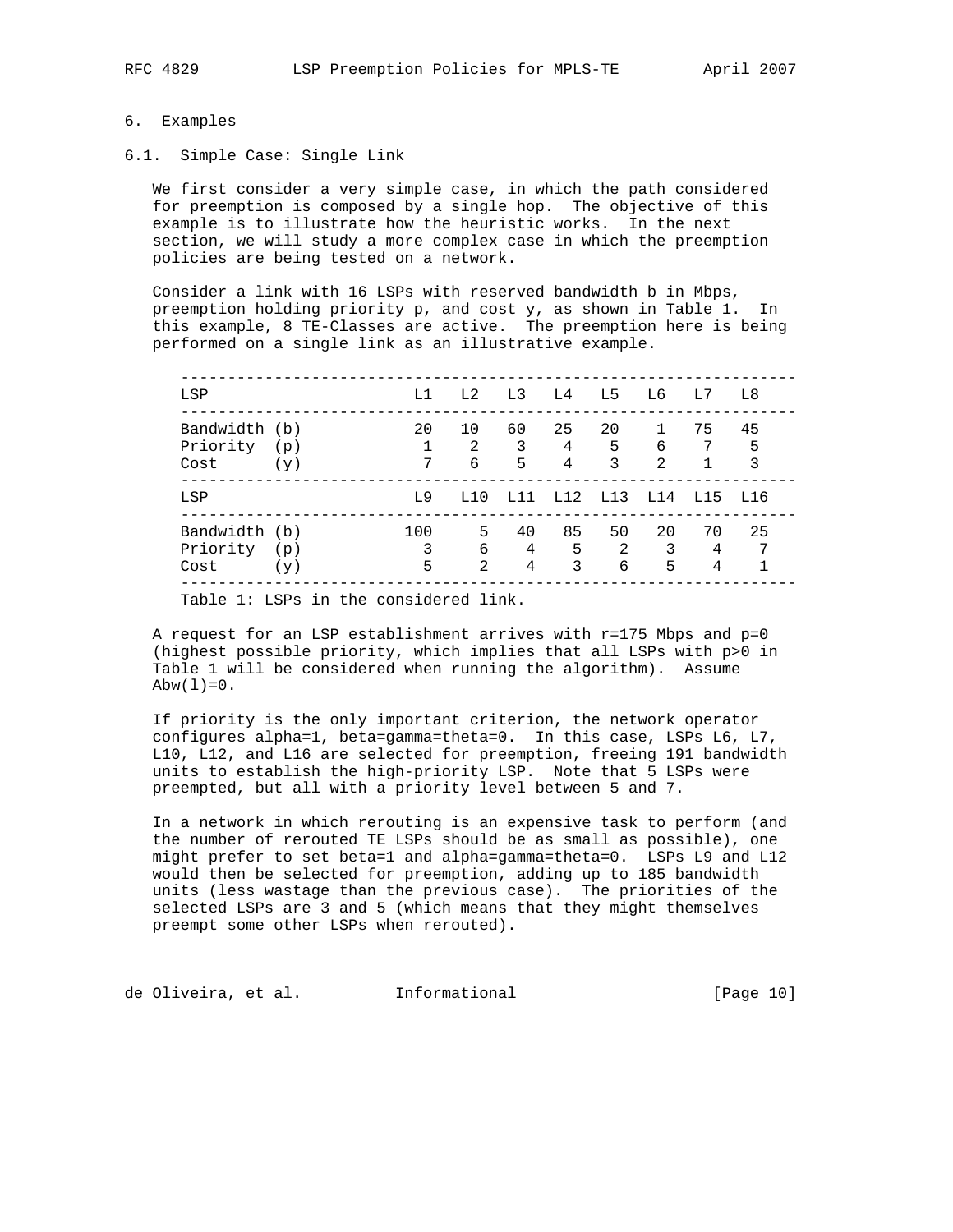Suppose the network operator decides that it is more appropriate to configure alpha=1, beta=10, gamma=0, theta=0 (the parameters were set to values that would balance the weight of each component, namely priority and number, in the cost function), because in this network rerouting is very expensive, LSP priority is important, but bandwidth is not a critical issue. In this case, LSPs L7, L12, and L16 are selected for preemption. This configuration results in a smaller number of preempted LSPs when compared to the first case, and the priority levels are kept between 5 and 7.

 To take into account the number of LSPs preempted, the preemption priority, and the amount of bandwidth preempted, the network operator may set alpha > 0, beta > 0, and gamma > 0. To achieve a balance among the three components, the parameters need to be normalized. Aiming for a balance, the parameters could be set as alpha=1, beta=10 (bringing the term 1/b(l) closer to the other parameters), and gamma=0.001 (bringing the value of the term  $(b(1)-r)^{2}$  closer to the other parameters). LSPs L7 and L9 are selected for preemption, resulting in exactly 175 bandwidth units and with priorities 3 and 7 (note that less LSP are preempted but they have a higher priority which may result in a cascading effect).

 If the minimization of the blocking probability is the criterion of most interest, the cost function could be configured with theta=1, alpha=beta=gamma=0. In that case, several small LSPs are selected for preemption: LSPs L2, L4, L5, L6, L7, L10, L14, and L16. Their preemption will free 181 Mbps in this link, and because the selected LSPs have small bandwidth requirement there is a good chance that each of them will find a new route in the network.

 From the above example, it can be observed that when the priority was the highest concern and the number of preempted LSPs was not an issue, 5 LSPs with the lowest priority were selected for preemption. When only the number of LSPs was an issue, the minimum number of LSPs was selected for preemption: 2, but the priority was higher than in the previous case. When priority and number were important factors and a possible waste of bandwidth was not an issue, 3 LSPs were selected, adding more bandwidth than requested, but still with low preemption priority. When considering all the parameters but the blocking probability, the smallest set of LSP was selected, 2, adding just enough bandwidth, 175 Mbps, and with priority levels 3 and 7.

 When the blocking probability was the criterion of interest, several (8) small LSPs were preempted. The bandwidth wastage is low, but the number of rerouting events will increase. Given the bandwidth requirement of the preempted LSPs, it is expected that the chances of finding a new route for each LSP will be high.

de Oliveira, et al. 1nformational 1999 [Page 11]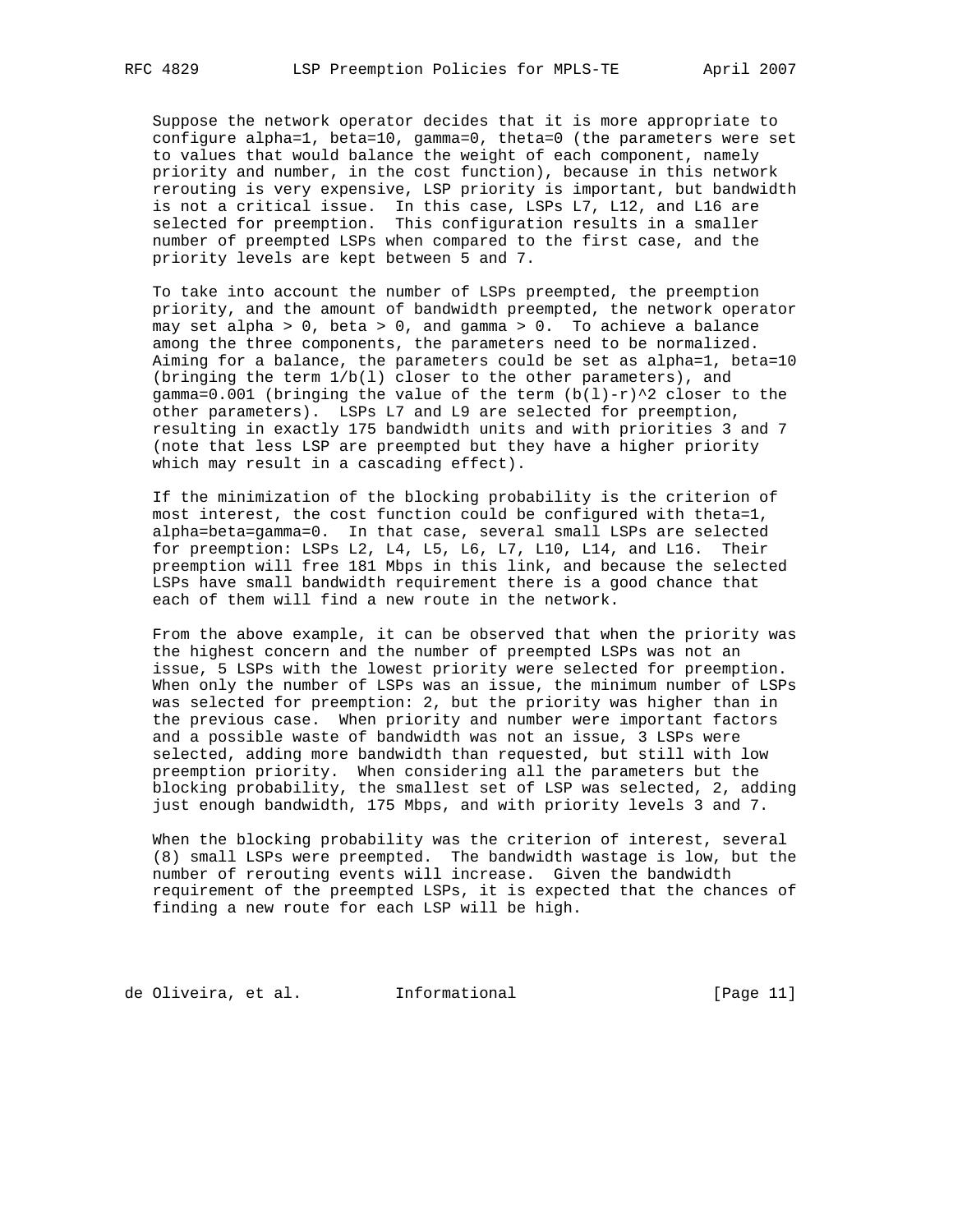6.2. Network Case

 For these experiments, we consider a 150 nodes topology with an average network connectivity of 3. 10% of the nodes in the topology have a degree of connectivity of 6. 10% of the links are OC3, 70% are OC48, and 20% are OC192.

 Two classes of TE LSPs are in use: Voice LSPs and Data Internet/VPN LSPs. For each class of TE LSP, the set of preemptions (and the proportion of LSPs for each preemption) and the size distributions are as follows (a total of T LSPs is considered):

T: total number of TE LSPs in the network (T = 18,306 LSPs)

Voice:

 Number: 20% of T Preemption: 0, 1 and 2 Size: uniform distribution between 30M and 50M

Internet/VPN TE:

 Number: 4% of T Preemption: 3 Size: uniform distribution between 20M and 50M

 Number: 8% of T Preemption 4 Size: uniform distribution between 15M and 40M

 Number: 8% of T Preemption 5 Size: uniform distribution between 10M and 20M

 Number: 20% of T Preemption 6 Size: uniform distribution between 1M and 20M

 Number: 40% of T Preemption 7 Size: uniform distribution between 1K and 1M

 LSPs are set up mainly due to network failure: a link or a node failed and LSPs are rerouted.

de Oliveira, et al. Informational [Page 12]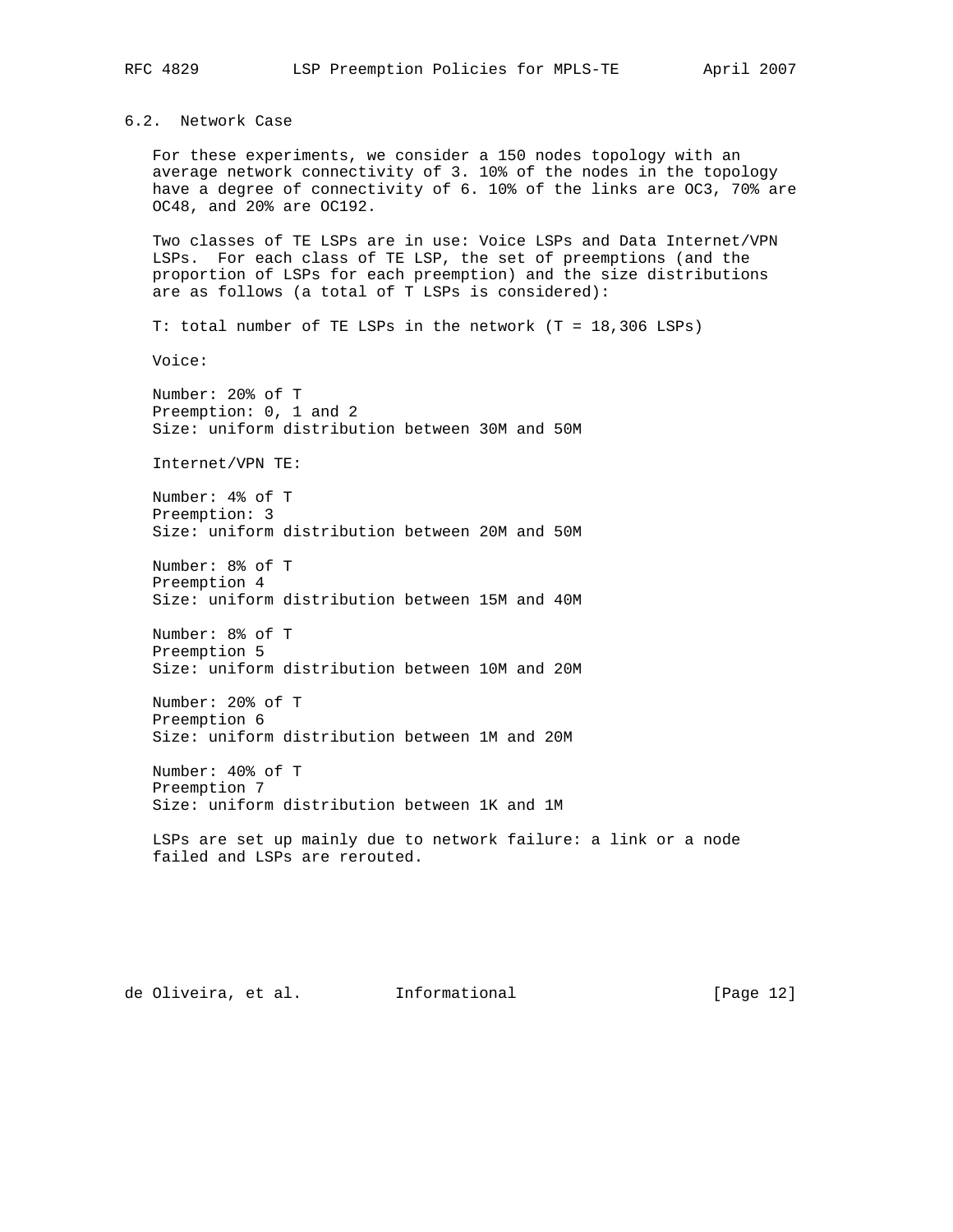The network failure events were simulated with two functions:

- Constant: 1 failure chosen randomly among the set of links every 1 hour.
- Poisson process with interarrival average = 1 hour.

 Table 2 shows the results for simulations with constant failure. The simulations were run with the preemption heuristic configured to balance different criteria (left side of the table), and then with different preemption policies that consider the criteria in a given order of importance rather than balancing them (right side of the table).

 The proposed heuristic was configured to balance the following criteria:

 HPB: The heuristic with priority and bandwidth wastage as the most important criteria (alpha=10, beta=0, gamma=0.001, theta=0).

 HBlock: The heuristic considering the minimization of blocking probability (normal load links: alpha=1, beta=0, gamma=0, theta=0.01) (heavy load links: alpha=1, beta=10).

 HNB: The heuristic with number of preemptions and wasted bandwidth in consideration (alpha=0, beta=10, gamma=0.001, theta=0).

 Other algorithms that consider the criteria in a given order of importance:

P: Sorts candidate LSPs by priority only.

 PN: Sorts the LSPs by priority, and for cases in which the priority is the same, orders those LSPs by decreasing bandwidth (selects larger LSPs for preemption in order to minimize number of preempted LSPs).

 PB: Sorts the LSPs by priority, and for LSPs with the same priority, sorts those by increasing bandwidth (select smaller LSPs in order to reduce bandwidth wastage).

de Oliveira, et al. Informational [Page 13]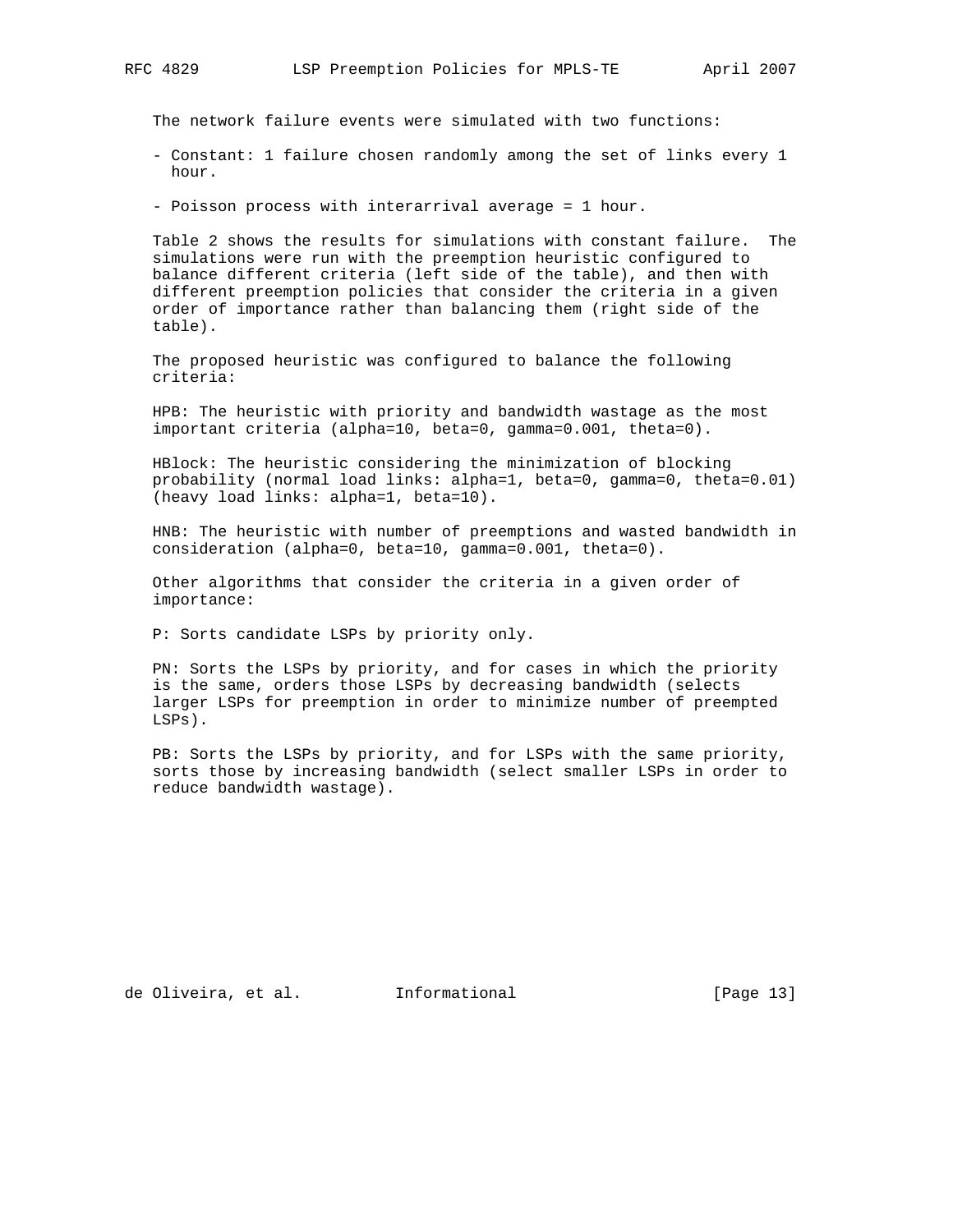|                                                    |               | Heuristic    |               |               | Other algorithms |                                                                                                                                                  |
|----------------------------------------------------|---------------|--------------|---------------|---------------|------------------|--------------------------------------------------------------------------------------------------------------------------------------------------|
|                                                    | <b>HPB</b>    | HBlock       | HNB           | Ρ             | PN               | PВ                                                                                                                                               |
| Need to be<br>Rerouted                             | 532           | 532          | 532           | 532           | 532              | 532                                                                                                                                              |
| Preempted                                          | 612           | 483          | 619           | 504           | 477              | 598                                                                                                                                              |
| Rerouted<br>Blocked                                |               |              |               |               |                  | 467   76%   341   73%   475   77%   347   69%   335   70%   436   73%  <br>145   24%   130   27%   144   23%   157   31%   142   30%   162   27% |
| Max Cascading                                      | 4.5           | 2            | 5             | 2.75          | 2                | 2.75                                                                                                                                             |
| Wasted Bandwidth<br>AVR (Mbps)<br>Worst Case(Mbps) | 6638<br>35321 | 532<br>26010 | 6479<br>36809 | 8247<br>28501 | 8955<br>31406    | 6832<br>23449                                                                                                                                    |
| Priority<br>Average<br>Worst Case                  | 6<br>1.5      | 6.5<br>3.8   | 5.8<br>1.2    | 6.6<br>3.8    | 6.6<br>3.8       | 6.6<br>3.8                                                                                                                                       |
| Extra Hops<br>Average<br>Worst Case                | 0.23<br>3.25  | 0.25<br>3    | 0.22<br>3.25  | 0.25<br>3     | 0.25<br>3        | 0.23<br>2.75                                                                                                                                     |

1 random failure every hour.

 From Table 2, we can conclude that among the heuristic (HPB, HBlock, HNB) results, HBlock resulted in the smaller number of LSPs being preempted. More importantly, it also resulted in an overall smaller rejection rate and smaller average wasted bandwidth (and second overall smaller worst-case wasted bandwidth.)

 Although HBlock does not try to minimize the number of preempted LSPs, it ends up doing so, because it preempts LSPs with lower priority mostly, and therefore it does not propagate cascading much further. Cascading was the overall lowest (preemption caused at most two levels of preemption, which was also the case for the policy PN). The average and worst preemption priority was very satisfactory (preempting mostly lowest-priority LSPs, like the other algorithms P, PN, and PB).

 When HPB was in use, more LSPs were preempted as a consequence of the higher cascading effect. That is due to the heuristic's choice of preempting LSPs that are very similar in bandwidth size to the

de Oliveira, et al. Informational [Page 14]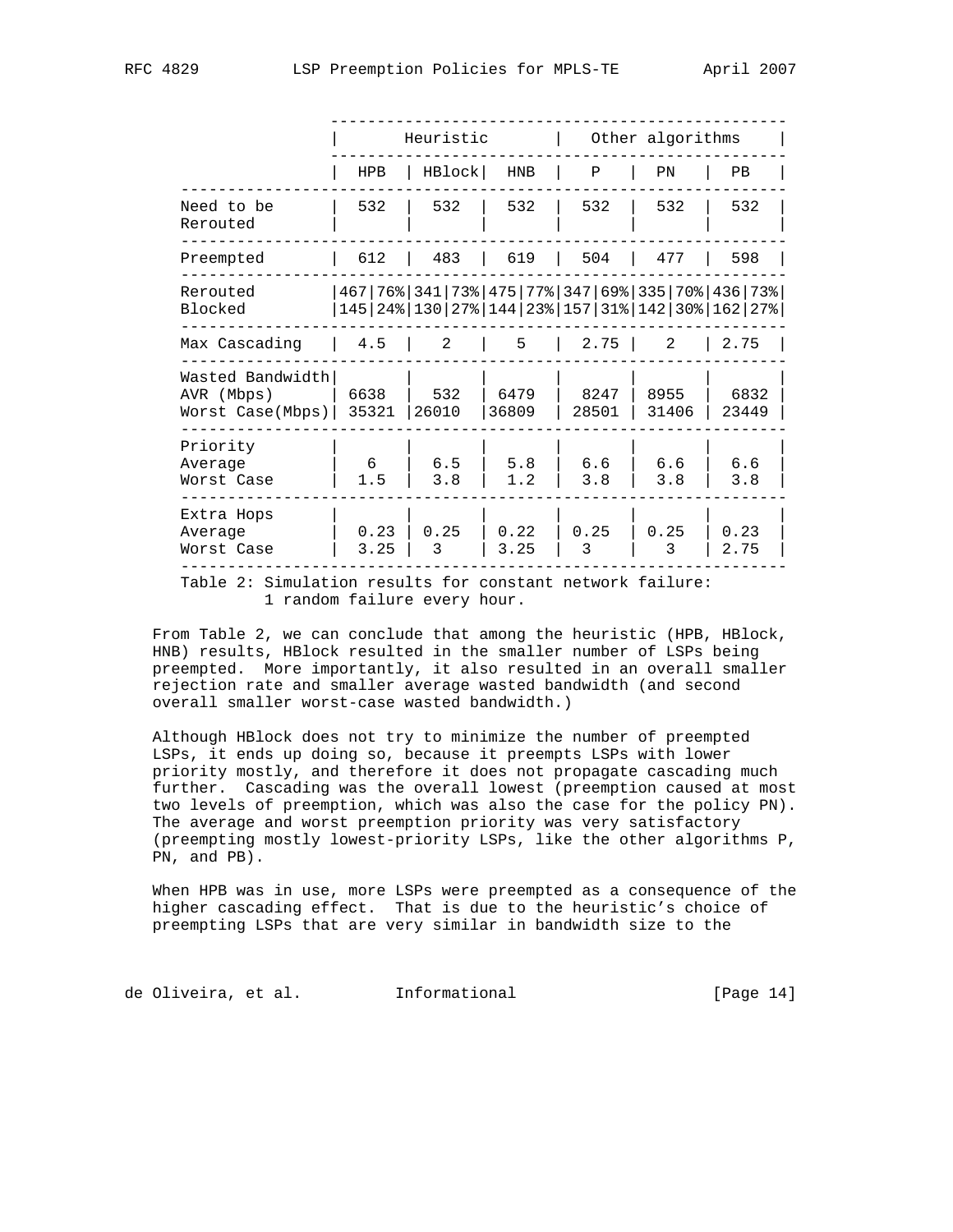bandwidth size of the preemptor LSP (which can result in preempting a higher priority LSP and therefore causing cascading). The wasted bandwidth was reduced when compared to the other algorithms (P, PN, PB).

 When HNB was used, cascading was higher than the other cases, due to the fact that LSPs with higher priority could be preempted. When compared to P, PN, or PB, the heuristic HNB preempted more LSPs (in fact, it preempted the largest number of LSPs overall, clearly showing the cascading effect), but the average wasted bandwidth was smaller, although not as small as HBlock's (the HNB heuristic tries to preempt a single LSP, meaning it will preempt LSPs that have a reserved bandwidth similar to the actual bandwidth needed. The algorithm is not always successful, because such a match may not exist, and in that case, the wasted bandwidth could be high). The preempted priority was the highest on average and worse case, which also shows why the cascading level was also the highest (the heuristic tries to select LSPs for preemption without looking at their priority levels). In summary, this policy resulted in a poor performance.

 Policy PN resulted in the small number of preempted LSPs overall and small number of LSPs not successfully rerouted. Cascading is low, but bandwidth wastage is very high (overall highest bandwidth wastage). Moreover, in several cases in which rerouting happened on portions of the network that were underloaded, the heuristic HBlock preempted a smaller number of LSPs than PN.

 Policy P selects a larger number of LSPs (when compared to PN) with low priority for preemption, and therefore it is able to successfully reroute less LSPs when compared to HBlock, HPB, HNB, or PN. The bandwidth wastage is also higher when compared to any of the heuristic results or to PB, and it could be worse if the network had LSPs with a low priority and large bandwidth, which is not the case.

 Policy PB, when compared to PN, resulted in a larger number of preempted LSPs and an overall larger number of blocked LSPs (not rerouted), due to preemption. Cascading was slightly higher. Since the selected LSPs have low priority, they are not able to preempt much further and are blocked when the links are congested. Bandwidth wastage was smaller since the policy tries to minimize wastage, and preempted priority was about the same on average and worst case.

 The simulation results show that when preemption is based on priority, cascading is not critical since the preempted LSPs will not be able to propagate preemption much further. When the number of LSPs is considered, fewer LSPs are preempted and the chances of rerouting increases. When bandwidth wastage is considered, smaller

de Oliveira, et al. 1nformational (Page 15)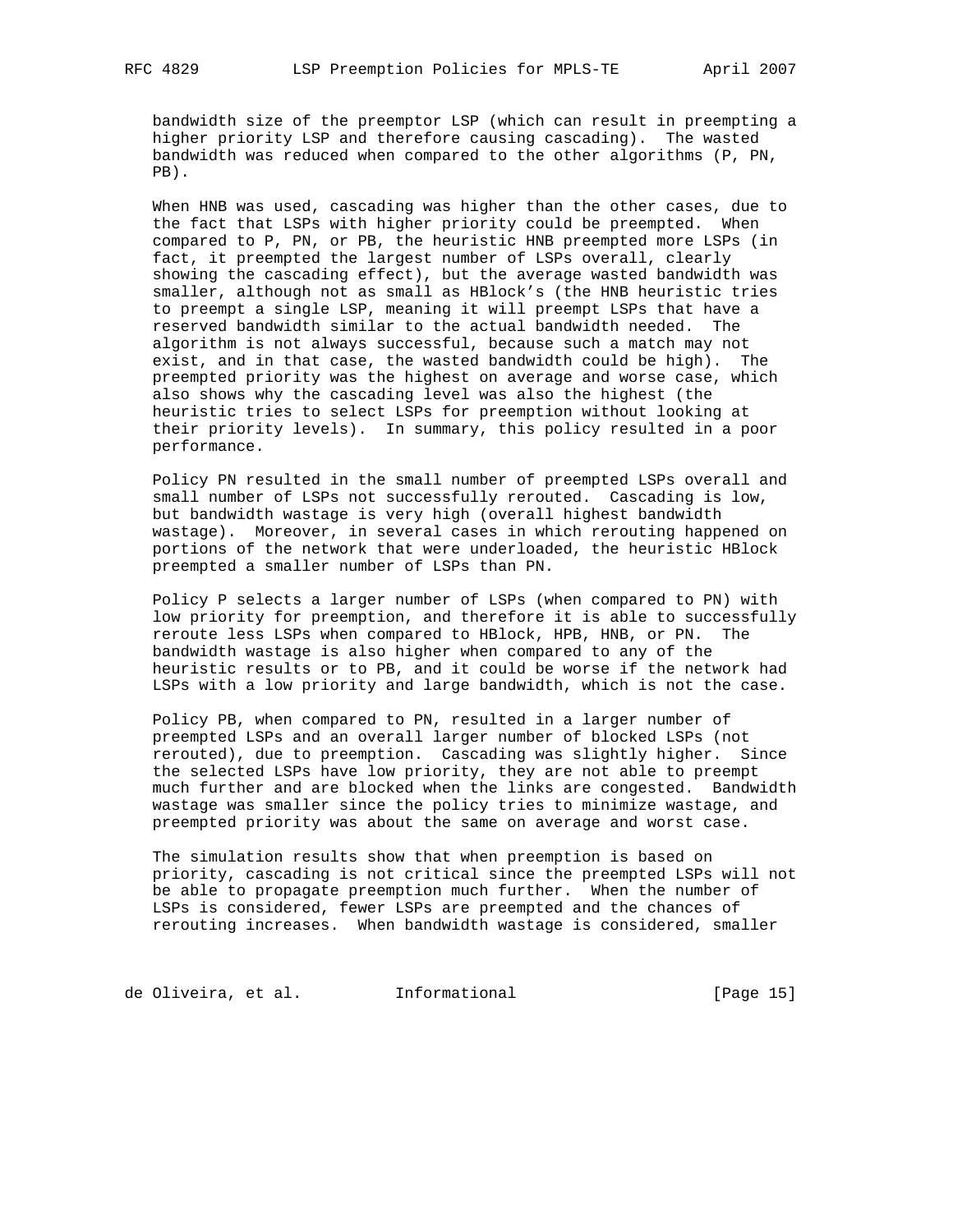LSPs are preempted in each link and the wasted bandwidth is low. The heuristic seems to combine these features, yielding the best results, especially in the case of blocking probability. When the heuristic was configured to minimize blocking probability (HBlock), small LSPs with low priority were selected for preemption on normally loaded links and fewer (larger) LSPs with low priority were selected on congested links. Due to their low priority, cascading was not an issue. Several LSPs were selected for preemption, but the rate of LSPs that were not successfully rerouted was the lowest. Since the LSPs are small, it is easier to find a new route in the network. When selecting LSPs on a congested link, fewer larger LSPs are selected improving load balance. Moreover, the bandwidth wastage was the overall lowest. In summary, the heuristic is very flexible and can be configured according to the network provider's best interest regarding the considered criteria.

 For several cases, the failure of a link resulted in no preemption at all (all LSPs were able to find an alternate path in the network) or resulted in preemption of very few LSPs and subsequent successfully rerouting of the same with no cascading effect.

 It is also important to note that for all policies in use, the number of extra hops when LSPs are rerouted was not critical, showing that preempted LSPs can be rerouted on a path with the same length or a path that is slightly longer in number of hops.

7. Security Considerations

 The practice described in this document does not raise specific security issues beyond those of existing TE.

8. Acknowledgements

 We would like to acknowledge the input and helpful comments from Francois Le Faucheur (Cisco Systems) and George Uhl (Swales Aerospace).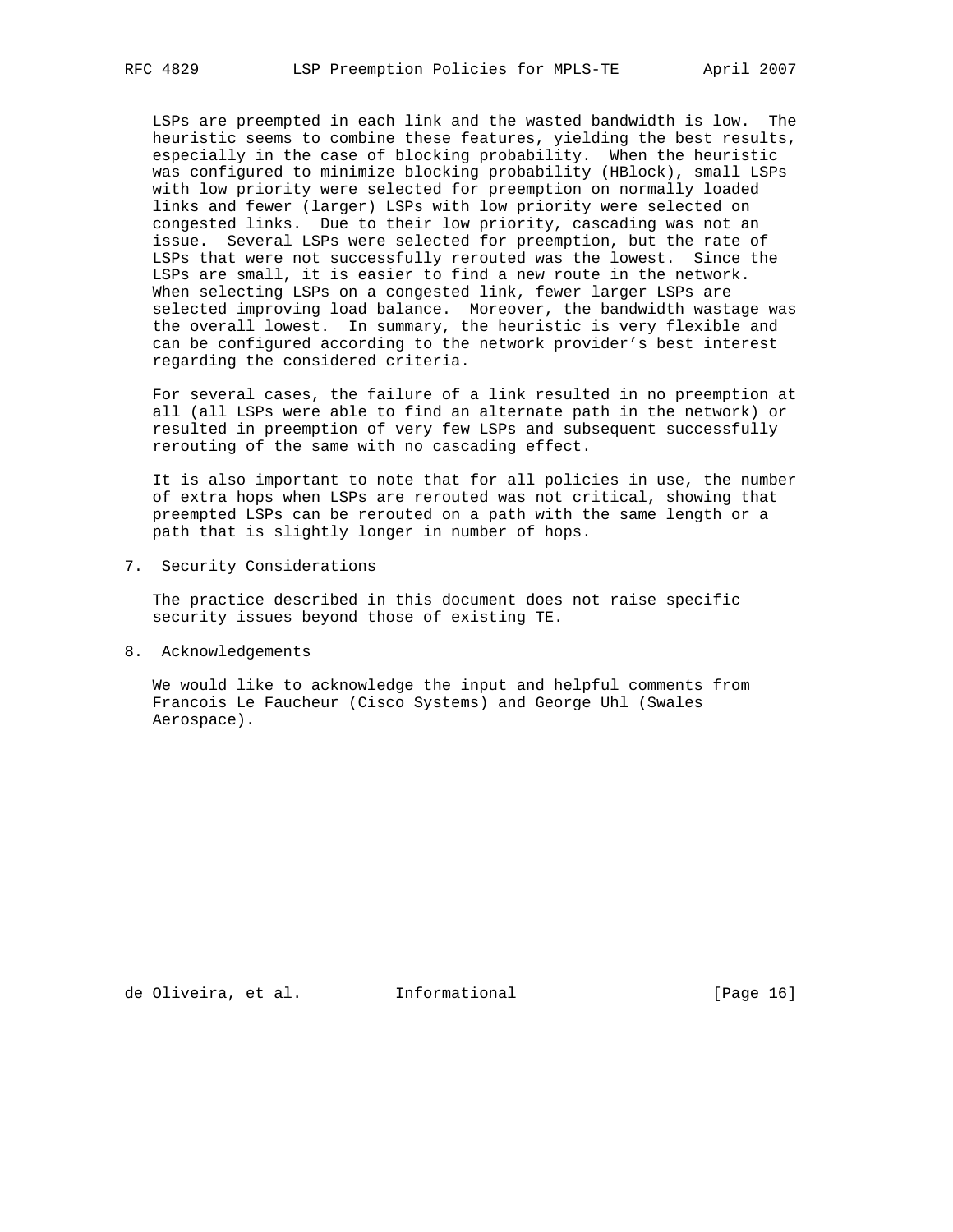RFC 4829 LSP Preemption Policies for MPLS-TE April 2007

- 9. Informative References
	- [ATM-PREP] Poretsky, S. and Gannon, T., "An Algorithm for Connection Precedence and Preemption in Asynchronous Transfer Mode (ATM) Networks", Proceedings of IEEE ICC 1998.
	- [DEC-PREP] Peyravian, M. and Kshemkalyani, A. D. , "Decentralized Network Connection Preemption Algorithms", Computer Networks and ISDN Systems, vol. 30 (11), pp. 1029-1043, June 1998.
	- [PREEMPTION] de Oliveira, J. C. et al., "A New Preemption Policy for DiffServ-Aware Traffic Engineering to Minimize Rerouting", Proceedings of IEEE INFOCOM 2002.
	- [RFC2702] Awduche, D., Malcolm, J., Agogbua, J., O'Dell, M., and J. McManus, "Requirements for Traffic Engineering Over MPLS", RFC 2702, September 1999.
	- [RFC3209] Awduche, D., Berger, L., Gan, D., Li, T., Srinivasan, V., and G. Swallow, "RSVP-TE: Extensions to RSVP for LSP Tunnels", RFC 3209, December 2001.
	- [RFC3272] Awduche, D., Chiu, A., Elwalid, A., Widjaja, I., and X. Xiao, "Overview and Principles of Internet Traffic Engineering", RFC 3272, May 2002.
	- [RFC3564] Le Faucheur, F. and W. Lai, "Requirements for Support of Differentiated Services-aware MPLS Traffic Engineering", RFC 3564, July 2003.
	- [RFC4124] Le Faucheur, F., "Protocol Extensions for Support of Diffserv-aware MPLS Traffic Engineering", RFC 4124, June 2005.
	- [RFC4126] Ash, J., "Max Allocation with Reservation Bandwidth Constraints Model for Diffserv-aware MPLS Traffic Engineering & Performance Comparisons", RFC 4126, June 2005.
	- [RFC4127] Le Faucheur, F., "Russian Dolls Bandwidth Constraints Model for Diffserv-aware MPLS Traffic Engineering", RFC 4127, June 2005.

de Oliveira, et al. Informational [Page 17]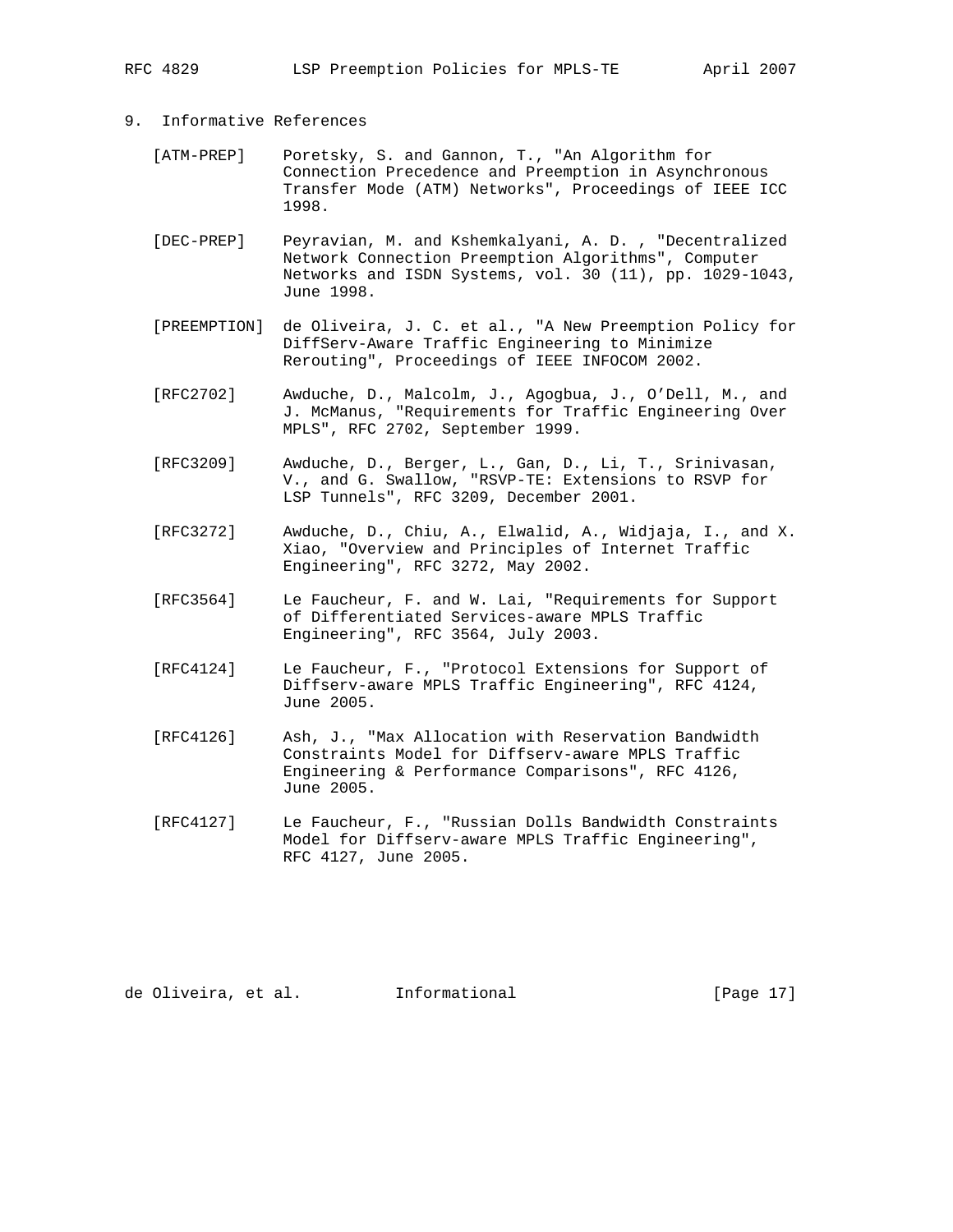[RFC4128] Lai, W., "Bandwidth Constraints Models for Differentiated Services (Diffserv)-aware MPLS Traffic Engineering: Performance Evaluation", RFC 4128, June 2005.

Authors' Addresses

 Jaudelice C. de Oliveira (editor) Drexel University 3141 Chestnut Street (ECE Dept.) Philadelphia, PA 19104 USA

EMail: jau@ece.drexel.edu

 JP Vasseur (editor) Cisco Systems, Inc. 1414 Massachusetts Avenue Boxborough, MA 01719 USA

EMail: jpv@cisco.com

 Leonardo Chen Verizon Laboratories 40 Sylvan Rd. LA0MS55 Waltham, MA 02451 USA

EMail: leonardo.c.chen@verizon.com

 Caterina Scoglio Kansas State University 2061 Rathbone Hall Manhattan, Kansas 66506-5204 USA

EMail: caterina@eece.ksu.edu